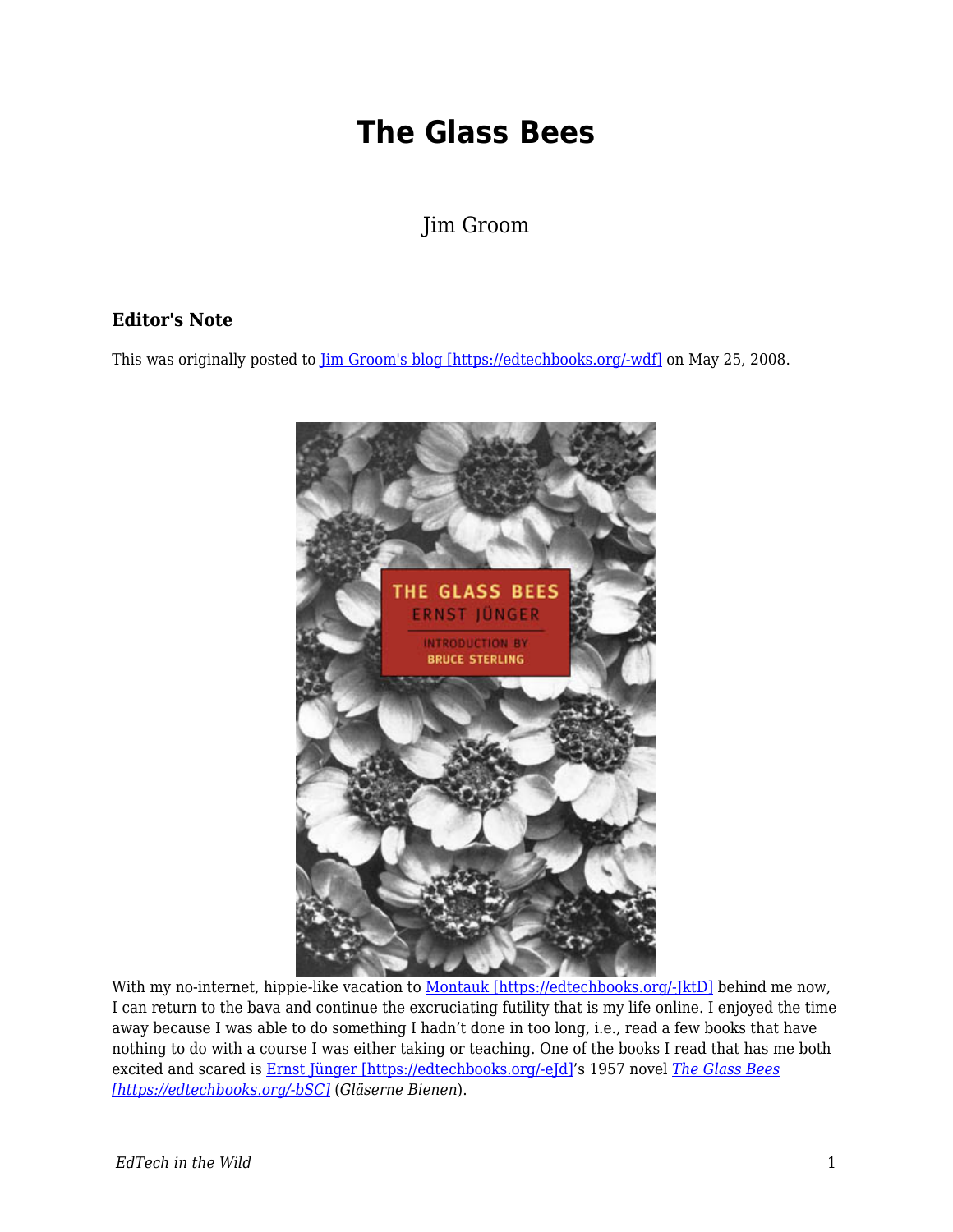I got this novel back in 2000 when it was re-published by the [New York Review of Books](http://www.nybooks.com/shop/product?product_id=9) [\[https://edtechbooks.org/-tuy\],](http://www.nybooks.com/shop/product?product_id=9) and it sat on my shelf for almost eight years. And I am now convinced it had to sit there for that long. For this book wouldn't have meant half as much to me had I read it before my full-fledged, self-obsessed foray into the land of the lost, a.k.a the internet, almost four years ago. I happened upon this novel last week when I was searching for something to read on my shelves. I was immediately drawn in by the fact that [Bruce Sterling \[https://edtechbooks.org/-Xhw\]](http://en.wikipedia.org/wiki/Bruce%20Sterling) wrote the introduction, whose talk on ["The Internet of Things" \[https://edtechbooks.org/-Ajf\]](http://itc.conversationsnetwork.org/shows/detail717.html) I had recently listened to. I took this as a sign that the lattice of coincidence was in full effect, and I decided to give it a go.

Sterling's introduction immediately grabbed me, his description of Jünger's novel as anachronistic in the most uncanny of ways is perfectly put when it comes to the social and economic realities of this dark, visionary novel. This quote from Sterling's introduction (which you can read in its brief entirety [here \[https://edtechbooks.org/-HBs\]](http://www.nybooks.com/shop/product-file/09/theg9/introduction.pdf)) made me realize that this isn't just a novel I should read, but one I *need* to read:

Jünger perceived that industrial capitalism is a ridiculous game, so he proved remarkably good at predicting its future moves….[He] understands that technology is pursued not to accelerate progress but to intensify power. He fully understands that popular entertainment comes with a military-industrial underside.

This passage brings into sharp focus a scary reality that often gets overlooked (or is it intentionally downplayed?) in educational technology, namely that the Utopian, blue sky ideas of technology as a singular harbinger of possibility and liberation ignores the cold and all-consuming role that capital plays in the shaping of technology as means of control. Now I understand that this struggle is by no means unilateral, and that for every instance of technology as a means to consolidate power for capital, there is another instance in which that same technology can be used to undermine the fallacious logic of capital's vision of progress.

So the question that this book (as early as the introduction) immediately forced me to consider is where do I stand in this equation. More specifically, how do I understand the work I am doing in the field of EdTech when in comes to the intersection of progress, power, and the voracious appetite of capital to co-opt and re-package the labor of others as its own, patented, insanely expensive, proprietary product?

This line of inquiry came into sharper focus when talking to **[Brian Lamb](http://weblogs.elearning.ubc.ca/brian/)** [\[https://edtechbooks.org/-uxXB\]](http://weblogs.elearning.ubc.ca/brian/) and [Keira McPhee \[https://edtechbooks.org/-BIB\]](http://tothequick.wordpress.com/) at [Freddy's Bar in](http://www.freddysbackroom.com/) [Brooklyn \[https://edtechbooks.org/-THk\]](http://www.freddysbackroom.com/) soon after finishing the novel. After my vociferous and impressionistic explanation of the ways in which the novel was not about technology, but the relations of power and capital through an idea of technology as a figure of progress, Brian suggested how this wasn't unlike BlackBoard's newest product announcement, their "Next Generation" of Learning Management Systems, BlackBoard 8.

What is BlackBoard doing? Well, they are taking the experiments and innovations of thousands of people and re-packaging them as their own, unique contribution to the educational world of Web 2.0. And why are they doing this? Well, to survive as a LMS, but that survival is not necessarily dependent on a technology or an innovation, rather it is a means of taking the imaginative experimentation of others and wrapping them up as a product that can be bought and sold like a pair of shoes. The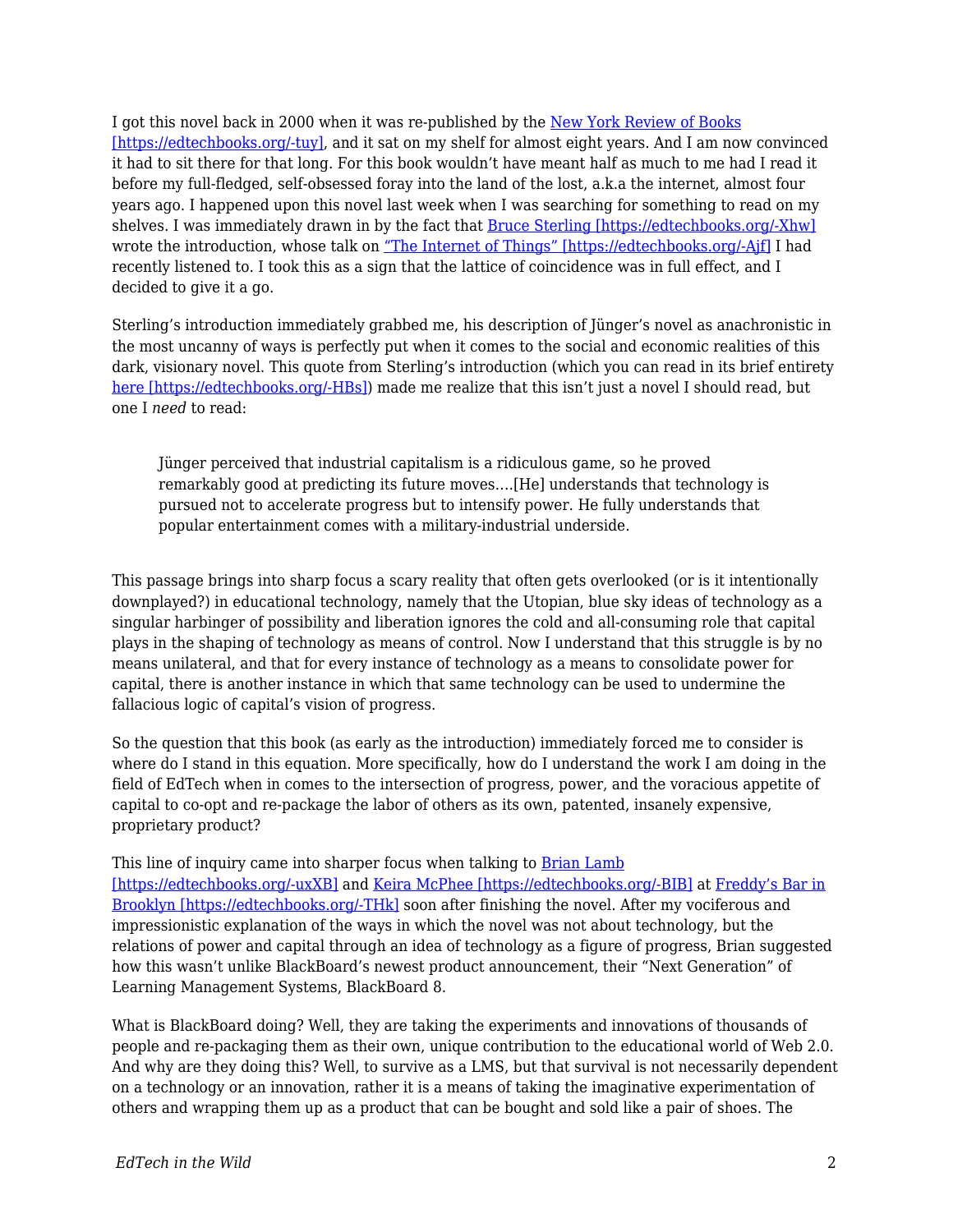insanely irresponsible advertising for BlackBoard 8 suggests that [Academic Suite release 8.0](http://www.blackboard.com/release8/) [\[https://edtechbooks.org/-tFd\]](http://www.blackboard.com/release8/) will "enhance critical thinking skills" and "improve classroom performance." What LMS can do this? What Web 2.0 tool can do this? This is total bullshit, how can they make such an irresponsible claim? These things are not done by technology, but rather people thinking and working together. Our technology may afford a unique possibility in this endeavor by bringing disparate individuals together in an otherwise untenable community, yet it doesn't enhance critical thinking or improve classroom performance, we do that, together.

And this move by BlackBoard to commodify the labor of others is exactly the problem with the idea that educational technology "is about the technology," which [Gardner \[https://edtechbooks.org/-oN\]](http://gardnercampbell.net/blog1) exclaimed in his swan song presentation at UMW's Faculty Academy.. It was a great talk, but an insistence that what we do is about the technology and not the community around the ideas is a dangerous one. The two go hand-in-hand, and I am sure Gardner realizes this, but; (in fact, this was a poor reading on my part, a full apologies toGardner for my being so caught up on a phrase and not an idea —an ongoing problem I have :) ) in my mind the technology is often the means through which the communal acts are traced, recorded, and archived. The learning happens not as a by-product of the technology, it is, or rather should be, the *Raison d'être* of the technology. The teaching and thinking happen within the medium of texts, videos, film, images, art, conversation, game playing, computers, etc. Technology may provide new ways of delivering and accessing this information, and mark the basis of many a medium, but the idea of a community and its culture is what makes any technology meaningful and relevant.

This is why the idea that "it is about the technology" makes BlackBoard 8 so troubling to me. If it is about the technology, then capital can quickly recognize this fact and co-opt all the hard work by so many to move outside of the taylorized vision of educational technology grafted upon our institutions. If the technology is what is important, than what do we say if a faculty member or student notes that Bb can do what del.icio.us can, or [can "mash up" YouTube, Flickr, and Google Earth maps](http://sclater.com/blog/?p=95) [\[http://sclater.com/blog/?p=95\]](http://sclater.com/blog/?p=95) like WPMu, or can make content at long last open, or has a slick AJAX interface, then we what what can we say about the technology?

BlackBoard will leverage their relative omnipresence to gouge schools everywhere into using their tools because they can, and they'll sell them up with all the administrative, vending machine, and surveillance cameras one could dream of. This is what we are missing. BlackBoard makes an inferior product and charges a ton for it, but if we reduce the conversation to technology, and not really think hard about technology as an instantiation of capital's will to power, than anything resembling an EdTech movement towards a vision of liberation and relevance is lost. For within those ideas is not a technology, but a group of people, who argue, disagree, and bicker, but also believe that education is fundamentally about the exchange of ideas and possibilities of thinking the world anew again and again, it is not about a corporate mandate to compete—however inanely or nefariously—for market share and/or power. I don't believe in technology, I believe in people. And that's why I don't think our struggle is over the future of technology, it is over the struggle for the future of our culture that is assailed from all corners by the vultures of capital. Corporations are selling us back our ideas, innovations, and visions for an exorbitant price. I want them all back, and I want them now!

## Enter stage left: EDUPUNK!

My next series of posts will be about what I think EDUPUNK is and the necessity for a communal vision of EdTech to fight capital's will to power at the expense of community. I hope others will join me.